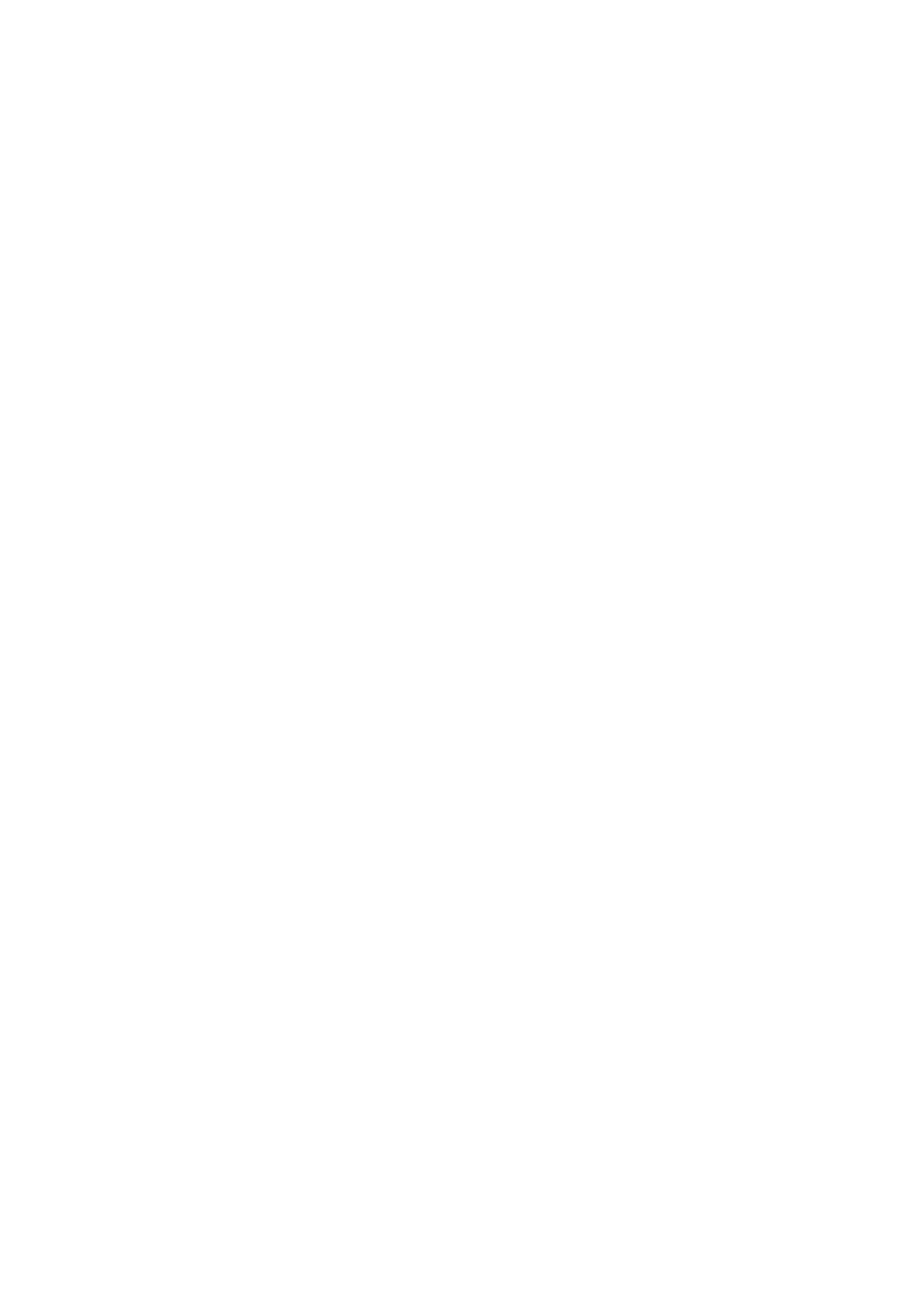# **TABLE OF CONTENTS 11 AUGUST 2016**

|    | <b>Business</b><br>Page No. |                                                                                        |   |
|----|-----------------------------|----------------------------------------------------------------------------------------|---|
|    |                             |                                                                                        |   |
| 1. |                             | <b>Meeting Conduct</b>                                                                 | 5 |
|    |                             | 1.1 Apologies                                                                          | 5 |
|    |                             | 1.2 Conflict of Interest Declarations                                                  | 5 |
|    |                             | 1.3 Confirmation of Minutes                                                            | 5 |
|    |                             | 1.4 Public Participation                                                               | 5 |
|    |                             | 1.5 Items not on the Agenda                                                            | 5 |
| 2. |                             | <b>Oral Reports</b>                                                                    | 6 |
|    | 2.1                         | <b>Policing in Tawa</b>                                                                | 6 |
|    | 2.2                         | <b>Tawa Volunteer Fire Brigade Update</b>                                              | 6 |
|    | 2.3                         | <b>Spicer Landfill Update</b>                                                          | 6 |
|    | 2.4                         | <b>Tawa Community Board Discretionary Funding Update</b>                               | 6 |
|    | 2.5                         | <b>Members' Reports</b>                                                                | 6 |
| 3. | <b>Reports</b>              |                                                                                        | 7 |
|    | 3.1                         | <b>Report on Activities of Parks, Sport &amp; Recreation to End</b><br>of June 2016    | 7 |
|    | 3.2                         | <b>Resource Consent Applications and Approvals for 28</b><br>May 2016 to 22 July 2016. | 7 |
|    | 3.3                         | <b>Current and Upcoming Council Consultations Items</b>                                | 7 |
|    | 3.4                         | <b>Forward Programme</b>                                                               | 8 |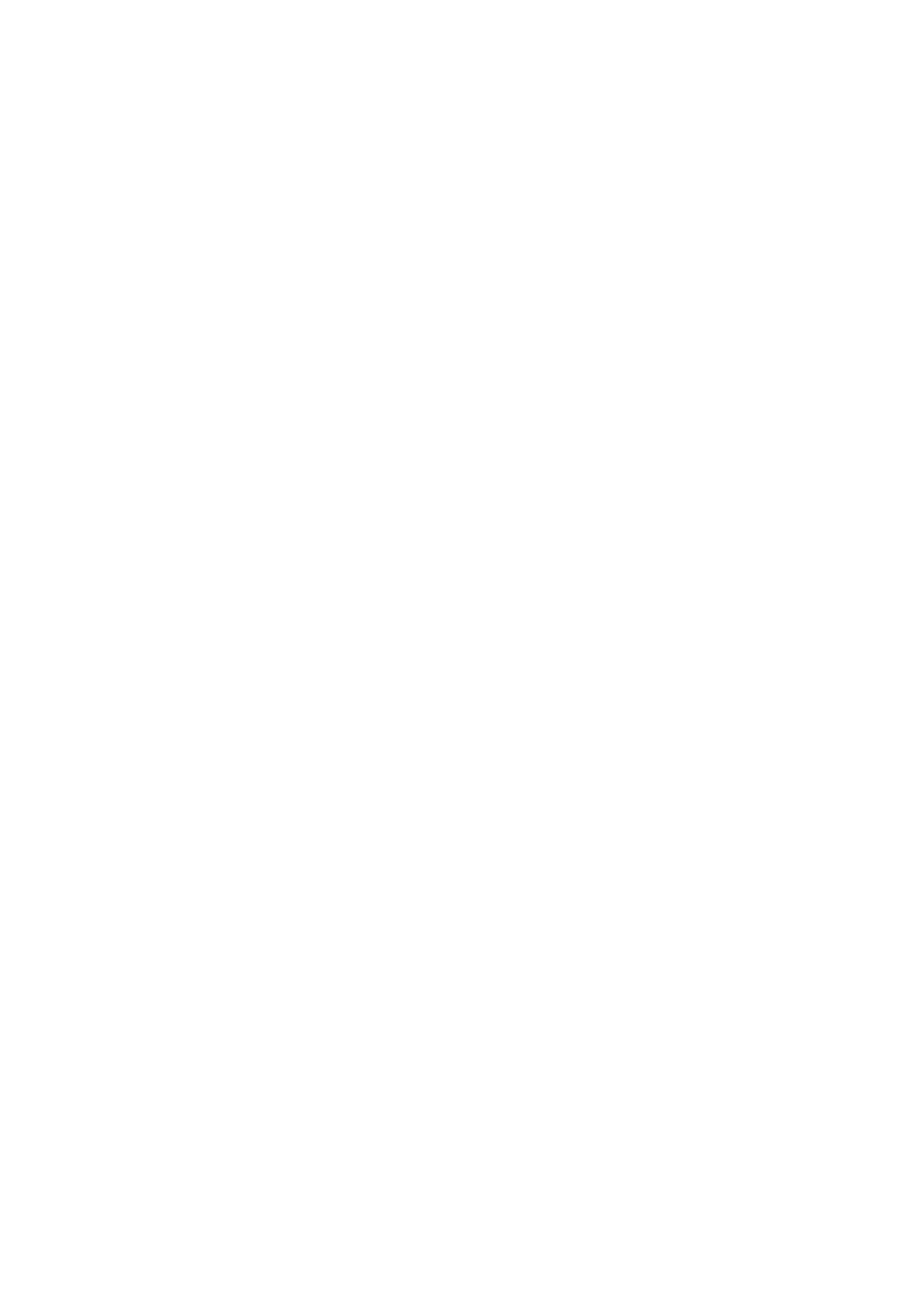# <span id="page-4-0"></span>**1 Meeting Conduct**

## <span id="page-4-1"></span>**1. 1 Apologies**

#### **Moved Margaret Lucas, seconded Richard Herbert**

## **Resolved**

That the Tawa Community Board:

1. Accept the apologies for absence received from Robert Tredger, Graeme Hansen and Jack Marshall.

**Carried**

## <span id="page-4-2"></span>**1. 2 Conflict of Interest Declarations**

There were no conflict to interest declarations.

## <span id="page-4-3"></span>**1. 3 Confirmation of Minutes**

#### **Moved Margaret Lucas, seconded Councillor Sparrow**

#### **Resolved**

That the Tawa Community Board:

Approve the minutes of the Tawa Community Board Meeting held on 9 June 2016, having been circulated, that they be taken as read and confirmed as an accurate record of that meeting.

**Carried**

#### <span id="page-4-5"></span>**1. 4 Public Participation**

#### **1.4.1 Tawa Community Patrol**

Peter Lockery, Chair of the Tawa Community Patrol, provided an update to the Board regarding the purchase of the new patrol vehicle.

# **1.4.1 Tabled item - Tawa Community Patrol**

#### **Attachments**

1 Tabled item A - Tawa Community Patrol

#### <span id="page-4-4"></span>**1. 5 Items not on the Agenda**

There were not items not on the agenda.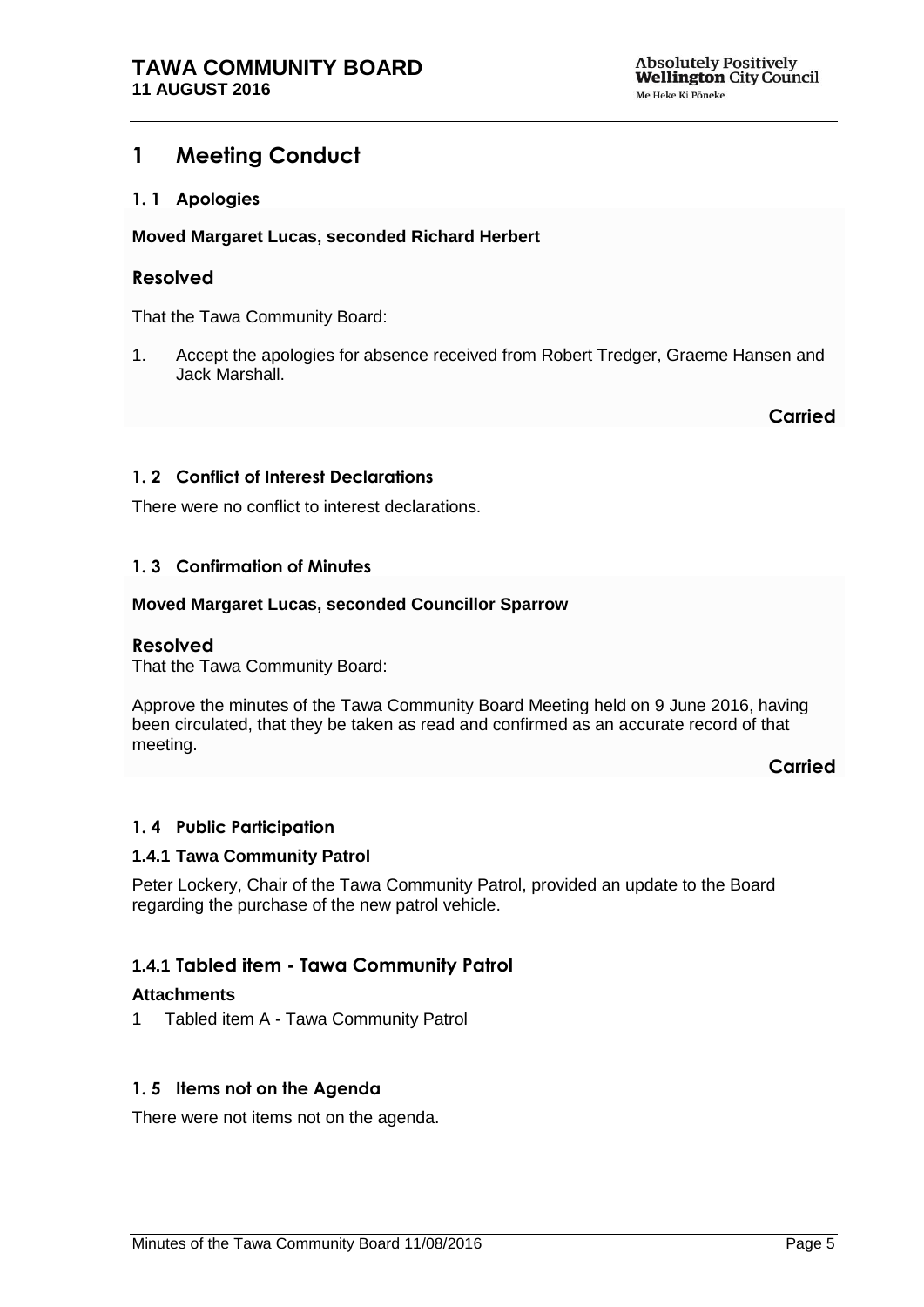# <span id="page-5-0"></span>**2 Oral Reports**

# **2.1 Policing in Tawa**

The Police were unable to attend the meeting. The Chair advised that an update will be provided to the next Board meeting.

# **2.2 Tawa Volunteer Fire Brigade Update**

Mike Farrand updated the Board on the latest activities of the Tawa Volunteer Fire Brigade.

(Councillor Lester left the meeting at 07:27 pm.)

# **2.3 Spicer Landfill Update**

Councillor Sparrow provided an update to the Board following the meeting of the Wastewater Treatment Plant and Landfill Joint Committee held on 08 August 2016.

# **2.4 Tawa Community Board Discretionary Funding Update**

The financial statements for July 2016 had been distributed to the Board. There were no queries in relation to the financials.

#### **Moved Margaret Lucas, seconded Richard Herbert** the following motion:

#### **Resolved**

That the Tawa Community Board:

1. Approve the expenditure of \$53.85 incurred in July 2016 for chocolates purchased for Linden School staff.

Alistair Sutton requested that his dissenting vote be recorded.

**Carried**

# **2.5 Members' Reports**

Richard Herbert attended a number of meetings with Vibrant Tawa, Camp Elsdon Board and other community meetings relating to the planned Tawa town centre upgrade in addition to doing maintenance work on the hanging baskets in Tawa's Main Road and planning for the next "Spring into Tawa" event.

Alistair Sutton advised that he has reported a number of graffiti issues and potholes and worked on queries relating to Transmission Gully.

Margaret Lucas advised that she has been working with Peter Lockery and Councillor Sparrow on the Tawa Community Driven Response Plan for WREMO and planning for the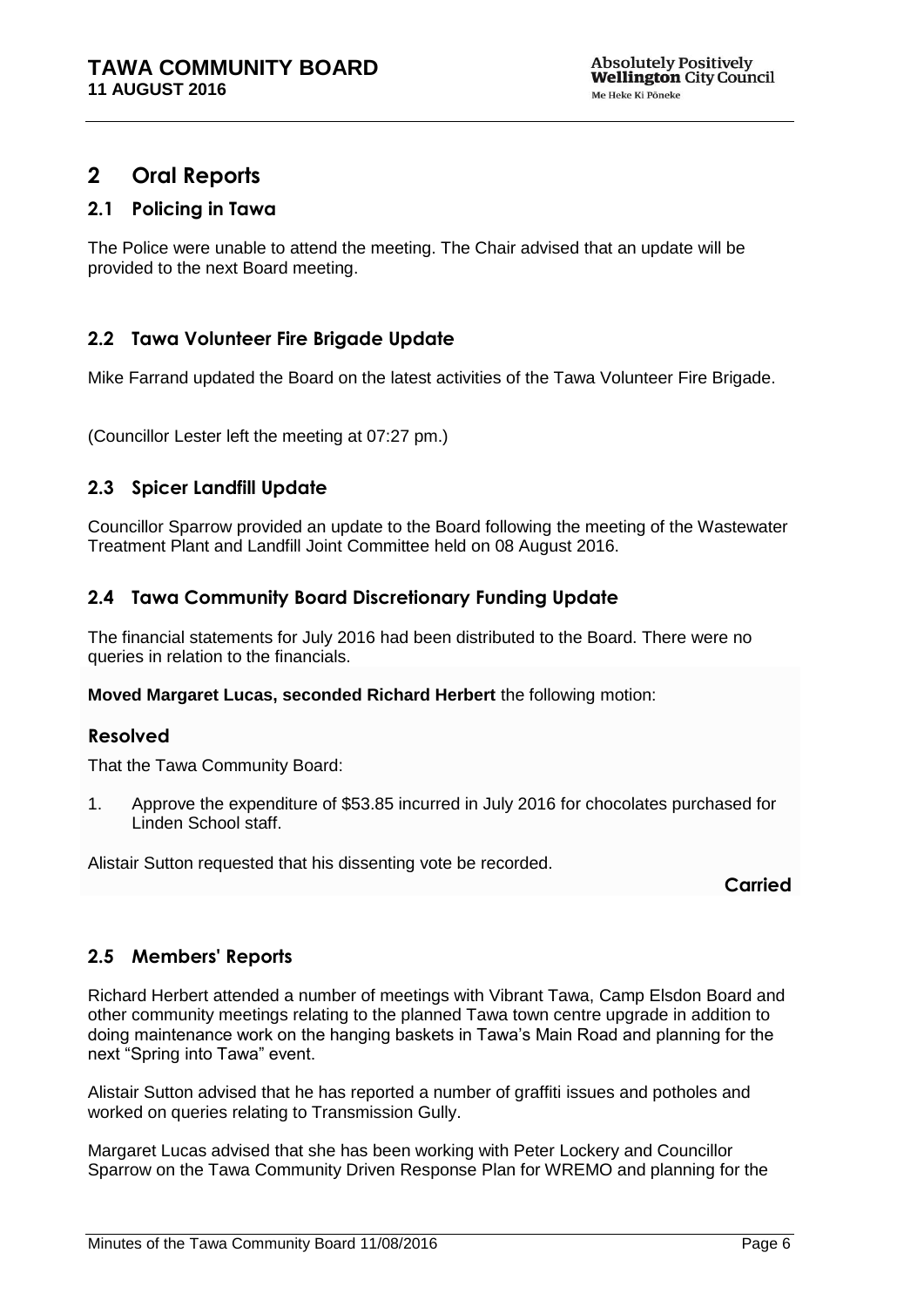next "Spring into Tawa" event.

Councillor Sparrow attended several meeting with Vibrant Tawa and community meetings relating to the planned Tawa town centre upgrade. He also attended the Local Government New Zealand conference in Dunedin and worked on parking issues relating to Taylor Terrace and mobility parking spaces at the Linden Medical Centre. He also attended meetings with Peter Lockery and Margaret Lucas pertaining to the Tawa Community Driven Response Plan.

# <span id="page-6-0"></span>**3. Reports**

# <span id="page-6-1"></span>**3.1 Report on Activities of Parks, Sport & Recreation To End of June 2016**

#### **Moved Margaret Lucas, seconded Alistair Sutton**

## **Resolved**

That the Tawa Community Board:

1. Receive the information.

**Carried**

# <span id="page-6-2"></span>**3.2 Resource Consent Applications and Approvals for 28 May 2016 to 22 July 2016.**

**Moved Margaret Lucas, seconded Councillor Sparrow**

# **Resolved**

That the Tawa Community Board:

1. Receive the information.

**Carried**

# <span id="page-6-3"></span>**3.3 Current and Upcoming Council Consultations Items**

#### **Moved Margaret Lucas, seconded Alistair Sutton**

#### **Resolved**

That the Tawa Community Board:

1. Receive the information

**Carried**